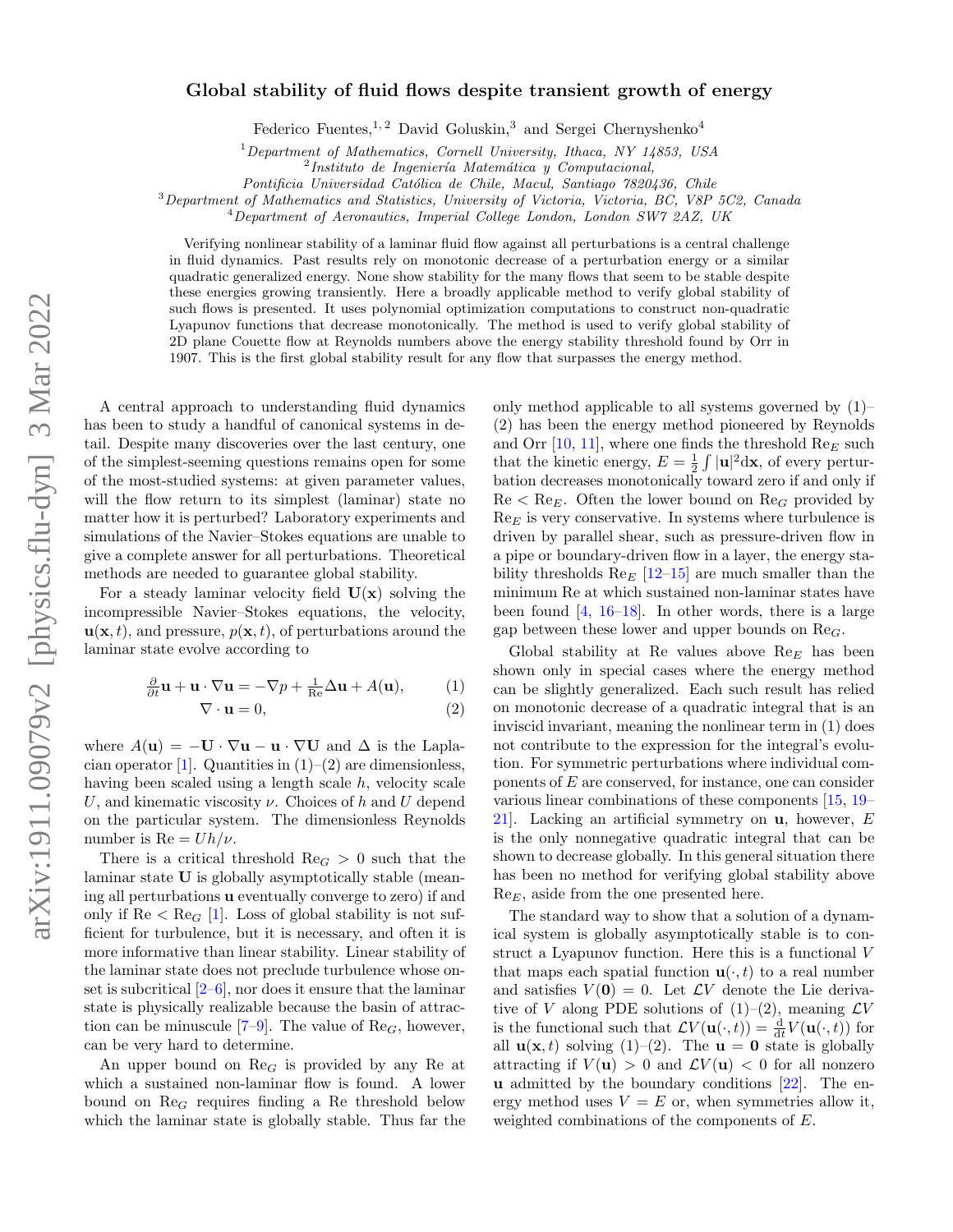<span id="page-1-0"></span>
$$
V(\mathbf{u}) = V(\mathbf{a}, q) = E^d + P(\mathbf{a}, q), \tag{3}
$$

where  $\mathbf{a}(\mathbf{u}) \in \mathbb{R}^m$ ,  $q(\mathbf{u}) \in \mathbb{R}$ , d is an integer, and P is a polynomial whose degree is at most  $2d - 1$ . By definition, the components of a are projections of u onto an orthogonal set of spatial modes,  $\{u_1(\mathbf{x}), \ldots, u_m(\mathbf{x})\}$ , and  $\frac{1}{2}q^2$  is the energy of the unprojected remainder of **u**. For reasons explained shortly, we choose the  $\mathbf{u}_i$  to be eigenfunctions of the energy stability operator. Constructing P and verifying that V is a valid Lyapunov functional presents major challenges beyond the quadratic case. A general way to surmount these challenges is presented below, but first we summarize stability results found by applying our method to a classic fluid flow.

To show that Lyapunov functionals of the form [\(3\)](#page-1-0) can surpass existing methods we consider 2D plane Couette flow, which is driven by parallel relative motion of the boundaries. We have verified global stability of this flow beyond the energy stability threshold given by Orr in 1907 [\[11\]](#page-4-6). The reason for considering a 2D flow, aside from Orr's result being especially longstanding, is to reduce the computational cost of testing our method. The same approach is applicable to arbitrary 3D perturbations, but this is left for future work. The flow is periodic in the streamwise direction,  $x \in (0, L)$ , and confined in the wall-normal direction,  $y \in \left(-\frac{1}{2}, \frac{1}{2}\right)$ . Perturbations about the laminar flow  $\mathbf{U} = (y, 0)$  obey  $(1)$ – $(2)$ and satisfy no-slip conditions  $\mathbf{u}(x, \pm \frac{1}{2}) = \mathbf{0}$  at the walls. With this nondimensionalization, Re is defined using the full velocity difference and height difference between the shearing planes. Some authors use half these differences, so their Reynolds number is 1/4 of the Re shown here.

The true value of  $\text{Re}_G$  in 2D plane Couette flow is unknown. Several computational efforts have failed to find sustained non-laminar states [\[23–](#page-4-15)[25\]](#page-4-16), and the laminar state is linearly stable for all Re  $[3]$ , so Re<sub>G</sub> has no known upper bound and may be infinite. For each streamwise period L, the energy method gives a lower bound  $\text{Re}_E(L) \leq \text{Re}_G(L)$ . As found by Orr [\[11\]](#page-4-6), its minimum  $\text{Re}_E \approx 177.2$  occurs at integer multiples of  $L_E \approx 1.659$ . (In 3D, Re<sub>G</sub> is bounded below by Re<sub>E</sub>  $\approx$  82.6 [\[12,](#page-4-7) [14\]](#page-4-18) and above by 511, the smallest Re at which traveling waves solutions have been computed numerically [\[17,](#page-4-19) [18\]](#page-4-11).)

Here we have constructed many  $V$  of the form  $(3)$ , all having quartic degree  $(d = 2)$  and depending explicitly on the projections  $a_i$  of **u** onto various  $\mathbf{u}_i$  modes. Results are reported for four different mode sets (defined later) whose number of modes  $(m)$  are 6, 8, [1](#page-1-1)2, and 13. Figure 1 shows Re values at which stability has been verified using each set of modes, along with the energy stability threshold  $\text{Re}_E(L)$ . At each plotted point, a different Lyapunov functional was constructed to show global stability for perturbations of period  $L$  at the Re indicated. Raising the number of modes on which V depends increases the



<span id="page-1-1"></span>Figure 1. Reynolds numbers (Re) at which laminar plane Couette flow is globally asymptotically stable against 2D perturbations of period  $L$ . Each symbol indicates values  $(Re, L)$ where we verified stability using a quartic Lyapunov functional. Each functional depends explicitly on the flow's projection onto 6, 8, 12, or 13 energy eigenmodes, and on the unprojected energy. Lines connect symbols to guide the eye. Orr's energy stability threshold  $\text{Re}_E(L)$  is also shown.

Re at which stability can be verified, but it also increases the computational cost of constructing  $V$  by the method explained below, which limited us to 13 modes.

Over the full range of periods  $L$  for which computations were performed, results surpass the energy method. For instance, at the most energy-unstable period  $L<sub>E</sub>$  where the energy method gives stability up to  $\text{Re}_E \approx 177.2$ , our best V verified stability at  $Re = 252.4$ . Beyond the implications for Couette flow, the greater significance of these results is the proof of concept for a broadly applicable new method—the first generalization of the energy method that is applicable to any 2D or 3D flow.

To recall the workings of the energy method, note that positivity of  $E$  is clear, so implementing the energy method amounts to determining the Re at which  $\mathcal{L}E < 0$ for all admissible perturbations. In systems where u is periodic and/or vanishes at all boundaries,

$$
\mathcal{L}E = \int \left( -\frac{1}{\text{Re}} |\nabla \mathbf{u}|^2 - \mathbf{u} \cdot \mathbf{D} \cdot \mathbf{u} \right) d\mathbf{x},\tag{4}
$$

where  $D = \frac{1}{2}(\nabla \mathbf{U} + \nabla^{\mathsf{T}} \mathbf{U})$  is the laminar strain-rate ten-sor [\[1\]](#page-4-0). Variational arguments imply that  $\mathcal{L}E < 0$  for all divergence-free nonzero **u** if and only if all eigenvalues  $\lambda$ are negative for the energy eigenproblem [\[15,](#page-4-8) [26,](#page-4-20) [27\]](#page-4-21)

<span id="page-1-2"></span>
$$
\left(\frac{1}{Re}\Delta - D\right)\mathbf{w} - \nabla\zeta = \lambda\mathbf{w}, \quad \nabla \cdot \mathbf{w} = 0, \quad (5)
$$

where  $\zeta$  is the Lagrange multiplier enforcing incompressibility of **w**. The largest Re at which  $\lambda \leq 0$  defines the energy stability threshold Re<sub>E</sub>. Only because  $\mathcal{L}E$ is quadratic can its negativity be verified from a linear Euler–Lagrange equation [\(5\)](#page-1-2). Going beyond quadratic V requires another way to enforce  $V > 0$  and  $\mathcal{L}V < 0$ .

To construct new non-quadratic  $V$ , we follow the ideas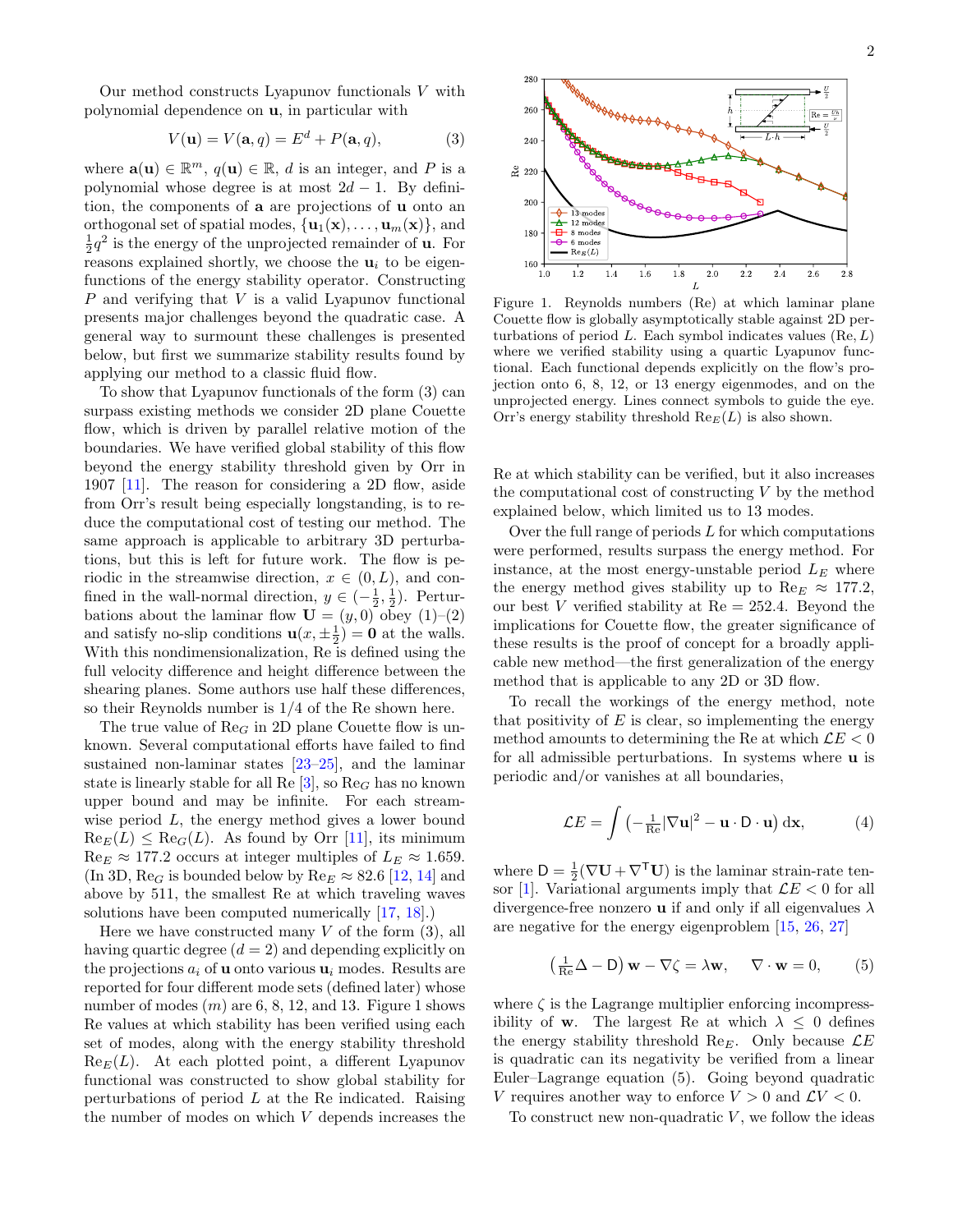<span id="page-2-0"></span>
$$
\mathbf{u}(\mathbf{x},t) = \sum_{i=1}^{m} a_i(t)\mathbf{u}_i(\mathbf{x}) + \mathbf{v}(\mathbf{x},t),
$$
 (6)

where the  $\mathbf{u}_i$  are selected modes of the energy eigenprob-lem [\(5\)](#page-1-2), and  $a_i = \int \mathbf{u} \cdot \mathbf{u}_i d\mathbf{x}$  is the orthogonal projection of **u** onto  $\mathbf{u}_i$ . Let  $q = (\int |\mathbf{v}|^2 d\mathbf{x})^{1/2}$ , so the perturbation energy is  $E = \frac{1}{2}(|\mathbf{a}|^2 + q^2)$ . Lyapunov functionals V will be functions of the  $m + 1$  scalars  $(a, q)$ , each of which is a functional of u.

To derive the functional  $\mathcal{L}V$  that coincides with  $\frac{d}{dt}V$ along solutions of  $(1)-(2)$  $(1)-(2)$ , we let only even powers of q appear in V, in which case  $\frac{d}{dt}V = \frac{\partial V}{\partial \mathbf{a}} \cdot \frac{d\mathbf{a}}{dt} + \frac{\partial V}{\partial q^2} \frac{dq^2}{dt}$  $\frac{1q^{-}}{\mathrm{d}t}$ . Projecting the Navier–Stokes equations gives expressions of the form  $\frac{d\mathbf{a}}{dt} = \mathbf{f} + \mathbf{\Theta}$  and  $\frac{dq^2}{dt} = -2\mathbf{a} \cdot \mathbf{\Theta} + 2\Gamma$  [\[29\]](#page-4-23). These constitute an "uncertain system" for the evolution of  $(a, q)$  since  $\Theta$  and  $\Gamma$  (given below) depend on the tail v in a way that is not uniquely determined by its energy  $\frac{1}{2}q^2$ . The resulting expression for  $\mathcal{L}V$  is [\[29\]](#page-4-23)

<span id="page-2-1"></span>
$$
\mathcal{L}V(\mathbf{a}, q, \mathbf{v}) = G(\mathbf{a}, q, \mathbf{v}) + \mathbf{M}(\mathbf{a}, q) \cdot \Theta(\mathbf{a}, \mathbf{v}), \text{ with}
$$
  
\n
$$
G(\mathbf{a}, q, \mathbf{v}) = \frac{\partial V}{\partial \mathbf{a}} \cdot \mathbf{f}(\mathbf{a}) + 2\frac{\partial V}{\partial q^2} \Gamma(\mathbf{v}),
$$
  
\n
$$
\mathbf{M}(\mathbf{a}, q) = \frac{\partial V}{\partial \mathbf{a}} - 2\frac{\partial V}{\partial q^2} \mathbf{a},
$$
  
\n
$$
\Theta(\mathbf{a}, \mathbf{v}) = \Theta_{AB}(\mathbf{a}, \mathbf{v}) + \Theta_{C}(\mathbf{v}),
$$
  
\n
$$
f_i(\mathbf{a}) = L_{ij}a_j + N_{ijk}a_ja_k,
$$
  
\n
$$
L_{ij} = \frac{1}{\text{Re}} \langle \mathbf{u}_i, \Delta \mathbf{u}_j \rangle + \langle \mathbf{u}_i, A(\mathbf{u}_j) \rangle,
$$
  
\n
$$
N_{ijk} = -\langle \mathbf{u}_i, \mathbf{u}_j \cdot \nabla \mathbf{u}_k \rangle,
$$
  
\n
$$
\Theta_{ABi}(\mathbf{a}, \mathbf{v}) = \langle \mathbf{v}, \mathbf{h}_{i0} \rangle + \langle \mathbf{v}, \mathbf{h}_{ij} \rangle a_j,
$$
  
\n
$$
\mathbf{h}_{i0} = \frac{1}{\text{Re}} \Delta \mathbf{u}_i + \mathbf{U} \cdot \nabla \mathbf{u}_i - \mathbf{u}_i \cdot \nabla^{\mathsf{T}} \mathbf{U},
$$
  
\n
$$
\mathbf{h}_{ij} = \mathbf{u}_j \cdot \nabla \mathbf{u}_i - \mathbf{u}_i \cdot \nabla^{\mathsf{T}} \mathbf{u}_j,
$$
  
\n
$$
\Theta_{Ci}(\mathbf{v}) = \langle \mathbf{v}, \mathbf{v} \cdot \nabla \mathbf{u}_i \rangle,
$$
  
\n
$$
\Gamma(\mathbf{v}) = \frac{1}{\text{Re}} \langle \mathbf{v}, \Delta \mathbf{v} \rangle - \langle \mathbf{v}, \mathbf{
$$

and  $\langle \mathbf{u}, \mathbf{v} \rangle = \int \mathbf{u} \cdot \mathbf{v} \, d\mathbf{x}$ .

Positivity of V is enforced by regarding  $V(\mathbf{a}, q)$  as a polynomial on  $\mathbb{R}^{m+1}$ , rather than a functional of **u**. Requiring positivity of this polynomial away from the origin constrains  $P$ . Negativity of  $\mathcal{L}V$  is enforced in a similar way, but since  $\mathcal{L}V$  depends on the full tail v, it first must be bounded above by a polynomial depending only on  $(a, q)$ . The reason we choose the  $u_i$  to be modes of the energy eigenproblem is so that  $\Gamma(\mathbf{v}) \leq \kappa q^2$  [\[28\]](#page-4-22), where  $\kappa$ is the largest eigenvalue from [\(5\)](#page-1-2) not associated with any of the  $m$  modes in the sum of  $(6)$ . Enough modes are included so that  $\kappa < 0$ , and we impose  $\frac{\partial V}{\partial q^2} \geq 0$  so that

<span id="page-2-3"></span>
$$
G(\mathbf{a}, q, \mathbf{v}) \le \tilde{G}(\mathbf{a}, q) = \frac{\partial V}{\partial \mathbf{a}} \cdot \mathbf{f}(\mathbf{a}) + 2 \frac{\partial V}{\partial q^2} \kappa q^2.
$$
 (8)

A procedure described in the Supplement introduces a polynomial  $\Xi(\mathbf{a}, q)$  with auxiliary constraints that ensure

<span id="page-2-2"></span>
$$
\mathbf{M}(\mathbf{a}, q) \cdot \mathbf{\Theta}(\mathbf{a}, \mathbf{v}) \le \Xi(\mathbf{a}, q). \tag{9}
$$

By [\(7\)](#page-2-1)–[\(9\)](#page-2-2), if  $\tilde{G} + \Xi < 0$  for all  $(a, q)$ , then  $\mathcal{L}V < 0$ for all **u**. Therefore, if polynomials  $P(\mathbf{a}, q)$  and  $\Xi(\mathbf{a}, q)$ are found such that  $V > 0$ ,  $\tilde{G} + \Xi < 0$ , and  $\frac{\partial V}{\partial q^2} \ge 0$ for all nonzero  $(a, q)$ , and such that the inequalities in the Supplement guaranteeing  $(9)$  hold, then V is a valid Lyapunov functional. Each of these constraints amounts to nonnegativity of a polynomial expression.

Verifying that a polynomial is nonnegative is computationally intractable (NP-hard) in general [\[30\]](#page-4-24). A tractable sufficient condition is that the polynomial can be written as a sum of squares of other polynomials. Computational techniques for enforcing sum-of-squares (SOS) constraints, introduced two decades ago [\[31–](#page-4-25)[33\]](#page-4-26), let us search for P and  $\Xi$  in a chosen bounded-degree set of polynomials subject to SOS constraints that imply all of the inequalities described above. If such P and  $\Xi$  are found, then V defined by [\(3\)](#page-1-0) is a valid Lyapunov functional. The tunable coefficients of P and  $\Xi$  appear linearly in the expressions that must be SOS, and the problem of choosing these coefficients subject to the SOS constraints can be reformulated [\[34,](#page-5-0) [35\]](#page-5-1) as a semidefinite program—a type of conic optimization problem that can be solved numerically using specialized software. When  $\text{Re} < \text{Re}_E$ , a solution always exists with  $P = \Xi = 0$ .

The approach to fluid stability described above was proposed but not implemented in [\[28\]](#page-4-22). As a preliminary test, the idea was applied in [\[29\]](#page-4-23) to an example contrived to have simple energy eigenmodes. Quartic and sextic Lyapunov functionals were successfully computed in [\[29\]](#page-4-23), but they had no chance to improve upon the energy method; a weighted energy (which can be used due to symmetries) already gives  $\text{Re}_G$  exactly for that flow. The present work adds three contributions. First, we show that the approach of [\[28\]](#page-4-22) can surpass quadratic Lyapunov functionals in practice. Second, we do this in a realistic context where the energy eigenproblem [\(5\)](#page-1-2) must be solved computationally. Third, we make a crucial technical change to the way Ξ is defined and constrained in [\[28\]](#page-4-22), as described in the Supplement, and this improves our results dramatically.

The ansatz  $(3)$  for V is not an arbitrary polynomial since some structure can be deduced a priori. Both V and  $\mathcal{L}V$  must be sign-definite, so their highest-degree terms must be of even degree. This is possible only if the nonlinearity in [\(1\)](#page-0-0) does not contribute to the evolution of the highest-degree term in  $V$ , in which case both expressions can have the same maximum degree. This is why the leading term in [\(3\)](#page-1-0) takes the form  $E^d$ . Further,  $P$  can have no terms of degree less than two since  $V$  must have a unique minimum when  $\mathbf{u} = \mathbf{0}$ . When  $d = 1$  these constraints require  $V$  to be the energy  $E$  in general, reflecting the lack of freedom in the quadratic case. When  $d \geq 2$  there is significant freedom in the choice of P.

Constructing a polynomial Ξ that is guaranteed to satisfy [\(9\)](#page-2-2) requires computing all tensors in [\(7\)](#page-2-1). To do so one must first compute energy eigenmodes of [\(5\)](#page-1-2) for the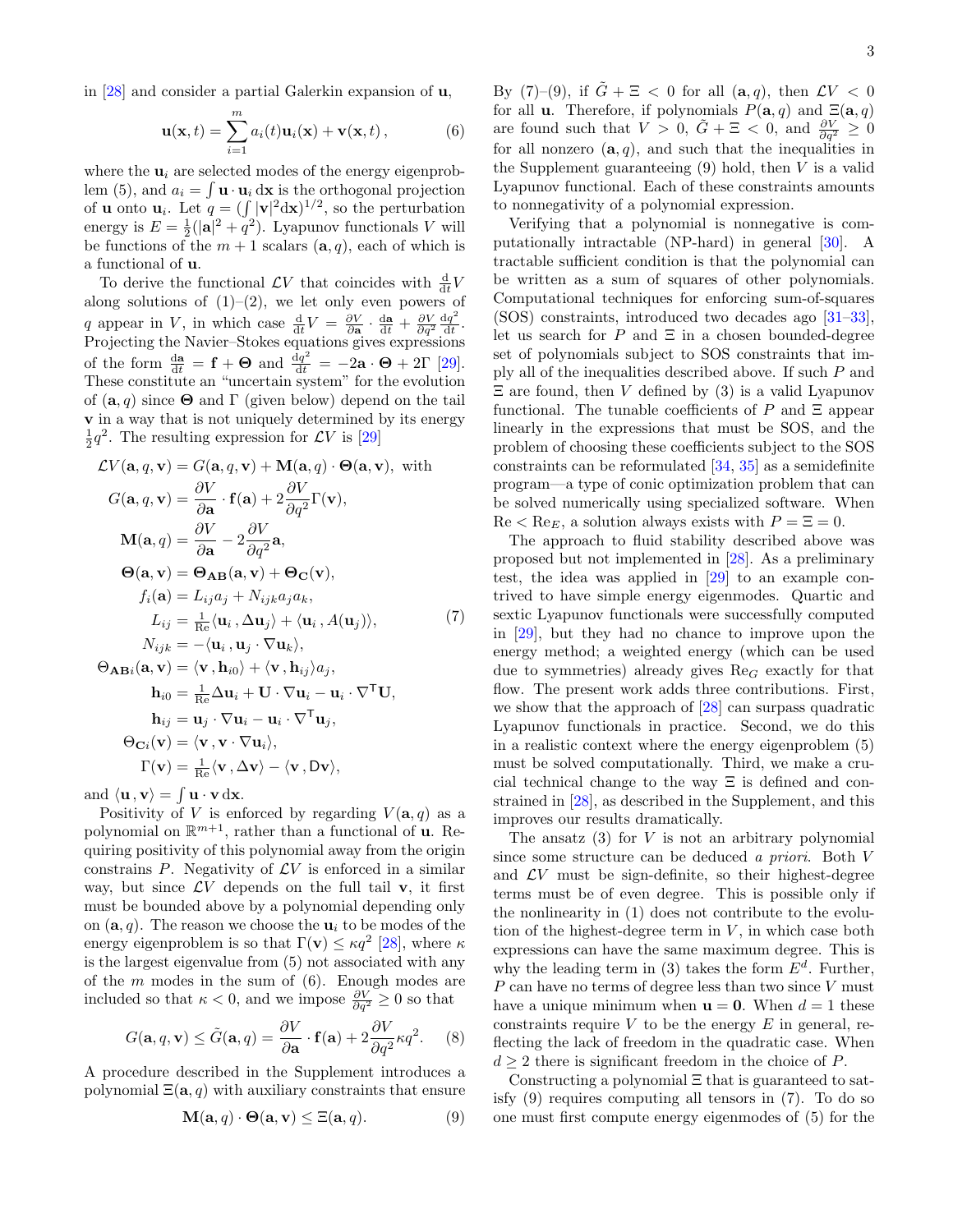chosen values of  $(Re, L)$  and then select the set of modes  $\{\mathbf u_1, \ldots, \mathbf u_m\}$ , where V will depend explicitly on projections of u onto these modes. It is necessary to include all modes with positive eigenvalues at the given  $(Re, L)$ , so that  $\kappa < 0$  in [\(8\)](#page-2-3), and to include enough stable modes that trajectories of the truncated system  $\frac{d\mathbf{a}}{dt} = \mathbf{f}$  are bounded. Beyond this, there is freedom in the number and choice of modes. For a fixed number of modes, experimentation may be needed to determine which mode set gives the strongest stability results.

To apply our method to 2D plane Couette flow, we first solve the energy eigenproblem [\(5\)](#page-1-2) as detailed in the Supplement. The eigenproblem must be solved anew for each  $L$  and Re considered, giving eigenfunctions whose streamwise wavenumbers  $\alpha$  are multiples of  $\frac{2\pi}{L}$ . As an example, Fig. [2](#page-3-0) shows eigenvalues and corresponding eigenmodes for  $(Re, L) = (240, 2)$ , a point in the parameter regime where energy can grow transiently yet our computations verify stability.

The four nested sets of eigenmodes  $\{u_1, \ldots, u_m\}$  that were used to compute the stability results of Fig. [1](#page-1-1) are defined in the Fig. [2](#page-3-0) caption. For each  $(Re, L)$  and set of modes, all tensors in [\(7\)](#page-2-1) were computed numerically. We then formulated the SOS computations described above, searching for polynomials P and  $\Xi$  such that V was verified to be a Lyapunov functional. The parser YALMIP [\[36,](#page-5-2) [37\]](#page-5-3) was used to reformulate all SOS constraints as semidefinite programs, which were then solved using MOSEK [\[38\]](#page-5-4). The resulting P and  $\Xi$  have many terms, so we do not report them here.

For each L and set of modes, the symbol plotted in Fig. [1](#page-1-1) is the largest Re for which our SOS computations found a valid quartic  $V$ . We expect the stability thresholds in Fig. [1](#page-1-1) will continue to improve with an increase to the number of eigenmodes  $(m)$  on which V explicitly depends in [\(3\)](#page-1-0). However, our computations for 13 modes are already expensive. This prevents us from considering very large L since the number of modes that would be needed grows at least linearly with L. Thus the present version of our method cannot apply to arbitrary-L perturbations in very long domains, although it surpasses the energy method for perturbations up to whatever period is computationally tractable. Aside from adding modes, stability thresholds could be improved by raising the polynomial degree of  $V$ , but sextic  $V$  demand much larger computational cost and memory footprint.

As an independent check that the V constructed by our SOS computations decrease monotonically in time, we numerically integrated  $(1)$ – $(2)$  for 2D Couette flow using the code Dedalus  $[39]$ , starting from  $10^4$  random initial conditions (cf. the Supplement) in the energy-unstable case  $(Re, L) = (240, 2)$ . In all simulations our V depending on 13 modes decreased monotonically, whereas E increased transiently in 7 simulations.

In summary, we have presented a general method for constructing polynomial Lyapunov functionals to show



4



<span id="page-3-0"></span>Figure 2. Energy stability eigenmodes for  $(Re, L) = (240, 2)$ . The top panel shows eigenvalues as a function of streamwise wavenumber  $\alpha$ . Shading indicates the minimum singular value of a boundary constraint matrix B (cf. the Supplement); black curves are zeros of this minimum, corresponding to eigenvalues. Eigenmodes consistent with  $L = 2$  occur at multiples of  $\frac{2\pi}{L}$ , marked by black dots. The mode with the  $j<sup>th</sup>$  largest eigenvalue among eigenmodes with wavenumber  $\alpha = \frac{2\pi i}{L}$  is labeled  $(i, j)$ . Bottom panels show streamlines for selected modes. When  $i \neq 0$  we include two modes, shifted by a quarter-period in  $x$ , to span the relevant eigenspace. The 6-mode set consists of the  $(0, 0)$ ,  $(0, 1)$ ,  $(1, 1)$ , and  $(1, 2)$ eigenmodes. The 8-mode set adds (2, 1), the 12-mode set adds  $(2, 2)$  and  $(3, 1)$ , and the 13-mode set adds  $(0, 2)$ .

global stability of fluid flows. It may be used to surpass the many conservative results derived using energy (or other quadratic integrals) to which past studies of fluid stability have been confined. Our approach is more technical than the energy method but can be implemented using modern computational tools of polynomial optimization. We have verified stability for 2D plane Couette in a regime where energy grows transiently. This improves on a century-old stability criterion of Orr, at least for perturbations whose streamwise periods are not too large. As far as we know, this is the first global stability result for any flow that is stronger than what can be shown using the energy method or its generalizations to other quadratic integrals. The natural next step is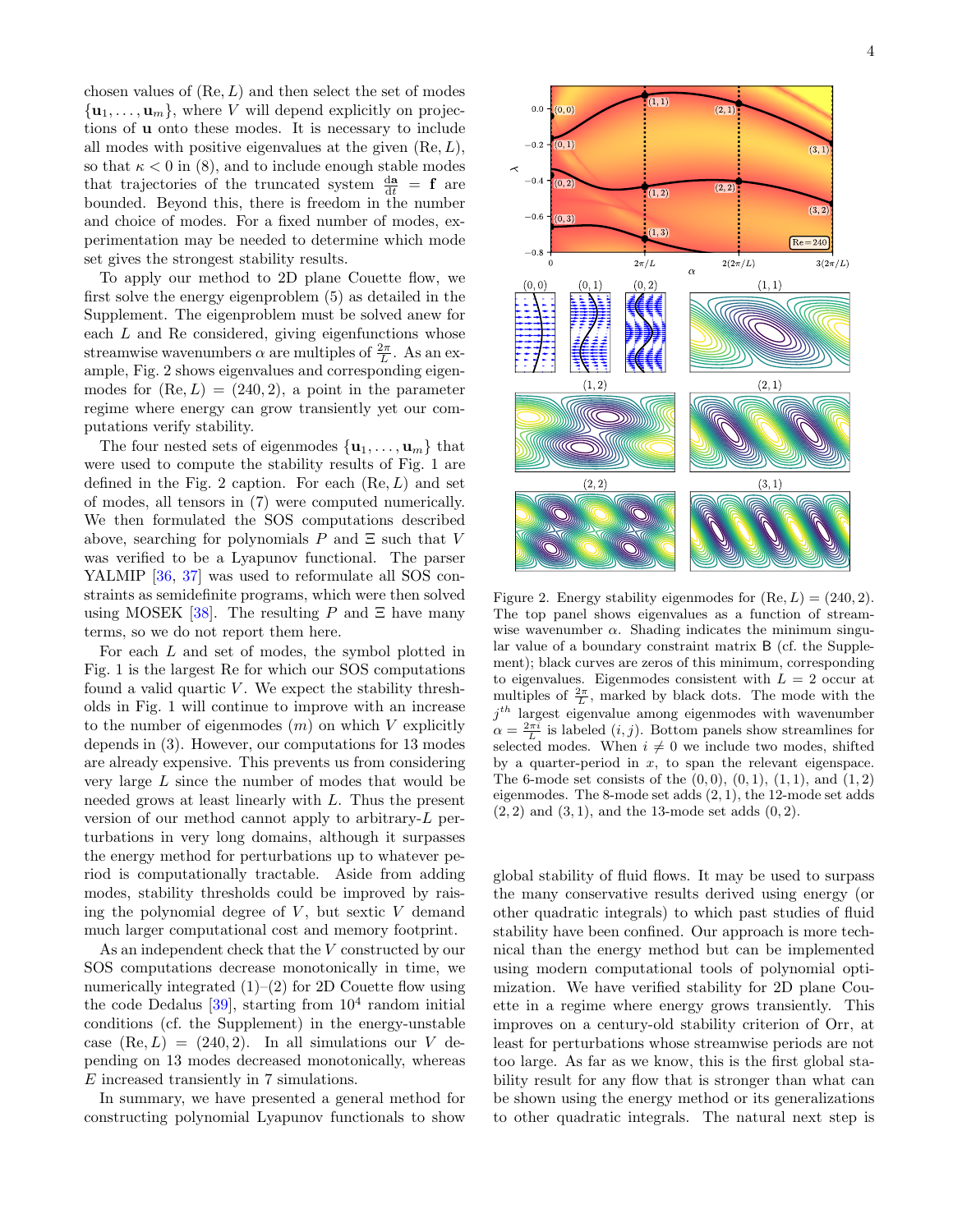to apply the same approach to 3D perturbations of plane Couette flow or another 3D flow where the energy method is overly conservative, such as pipe flow. The procedure will be the same as in the present 2D example, only with greater technicality and computational cost.

The authors thank the Geophysical Fluid Dynamics program at Woods Hole Oceanographic Institution, which hosted two of us (FF and DG) during much of this work. Many helpful discussions with Giovanni Fantuzzi are appreciated, and one of us (FF) thanks A. Townsend for computer resources provided at Cornell University. During this work, FF was supported by the National Science Foundation (NSF) award 2012658, DG was supported by the NSERC Discovery Grants Program through awards RGPIN-2018-04263, RGPAS-2018- 522657, and DGECR-2018-00371, and SC was supported by the UK Engineering and Physical Sciences Research Council grant EP/J011126/1.

- <span id="page-4-0"></span>[1] J. Serrin, On the stability of viscous fluid motions, Archive for Rational Mechanics and Analysis 3, 1 (1959).
- <span id="page-4-1"></span>[2] F. Daviaud, J. J. Hegseth, and P. Bergé, Subcritical transition to turbulence in plane Couette flow, Physical Review Letters 69, 2511 (1992).
- <span id="page-4-17"></span>[3] V. A. Romanov, Stability of plane-parallel Couette flow, Functional Analysis and Its Applications 7, 137 (1973).
- <span id="page-4-9"></span>[4] A. Willis, J. Peixinho, R. Kerswell, and T. Mullin, *Exper*imental and theoretical progress in pipe flow transition, Philosophical Transactions of the Royal Society A 366, 2671 (2008).
- [5] M. Sano and K. Tamai, A universal transition to turbulence in channel flow, Nature Physics 12, 249 (2016).
- <span id="page-4-2"></span>[6] D. R. Carlson, S. E. Widnall, and M. F. Peeters, A flowvisualization study of transition in plane Poiseuille flow, Journal of Fluid Mechanics 121, 487 (1982).
- <span id="page-4-3"></span>[7] S. J. Chapman, Subcritical transition in channel flows, Journal of Fluid Mechanics 451, 35 (2002).
- [8] S. Grossmann, The onset of shear flow turbulence, Reviews of Modern Physics 72, 603 (2000).
- <span id="page-4-4"></span>[9] J. Bedrossian, P. Germain, and N. Masmoudi, On the stability threshold for the 3D Couette flow in Sobolev regularity, Annals of Mathematics 185, 541 (2017).
- <span id="page-4-5"></span>[10] O. Reynolds, IV. On the dynamical theory of incompressible viscous fluids and the determination of the criterion, Philosophical Transactions of the Royal Society A 186, 123 (1895).
- <span id="page-4-6"></span>[11] W. M. Orr, The stability or instability of the steady motions of a perfect liquid and of a viscous liquid. Part II: A viscous liquid, Proceedings of the Royal Irish Academy. Section A: Mathematical and Physical Sciences 27, 69 (1907).
- <span id="page-4-7"></span>[12] D. D. Joseph, *Nonlinear stability of the Boussinesq equa*tions by the method of energy, Archive for Rational Mechanics and Analysis 22, 163 (1966).
- [13] D. Joseph and S. Carmi, Stability of Poiseuille flow in pipes, annuli, and channels, Quarterly of Applied Mathematics 26, 575 (1969).
- <span id="page-4-18"></span>[14] F. H. Busse, A property of the energy stability limit for

plane parallel shear flow, Archive for Rational Mechanics and Analysis 47, 28 (1972).

- <span id="page-4-8"></span>[15] D. D. Joseph, Stability of Fluid Motions I, Springer Tracts in Natural Philosophy, Vol. 27 (Springer-Verlag, Berlin, Germany, 1976).
- <span id="page-4-10"></span>[16] J.-P. Zahn, J. Toomre, E. Spiegel, and D. Gough, Nonlinear cellular motions in Poiseuille channel flow, Journal of Fluid Mechanics 64, 319 (1974).
- <span id="page-4-19"></span>[17] M. Nagata, Three-dimensional finite-amplitude solutions in plane Couette flow: bifurcation from infinity, Journal of Fluid Mechanics 217, 519 (1990).
- <span id="page-4-11"></span>[18] F. Waleffe, Homotopy of exact coherent structures in plane shear flows, Physics of Fluids 15, 1517 (2003).
- <span id="page-4-12"></span>[19] B. Straughan, The energy method, stability, and nonlinear convection, Applied Mathematical Sciences, Vol. 91 (Springer Science & Business Media, 2013).
- [20] R. Kaiser, A. Tilgner, and W. von Wahl, A generalized energy functional for plane Couette flow, SIAM Journal on Mathematical Analysis 37, 438 (2005).
- <span id="page-4-13"></span>[21] G. P. Galdi and M. Padula, A new approach to energy theory in the stability of fluid motion, Archive for Rational Mechanics and Analysis 110, 187 (1990).
- <span id="page-4-14"></span>[22] A. Mironchenko and F. Wirth, Non-coercive Lyapunov functions for infinite-dimensional systems, Journal of Differential Equations 266, 7038 (2019).
- <span id="page-4-15"></span>[23] S. A. Orszag and L. C. Kells, *Transition to turbulence in* plane Poiseuille and plane Couette flow, Journal of Fluid Mechanics 96, 159 (1980).
- [24] F. Rincon, On the existence of two-dimensional nonlinear steady states in plane Couette flow, Physics of Fluids 19, 074105 (2007).
- <span id="page-4-16"></span>[25] U. Ehrenstein, M. Nagata, and F. Rincon, Two-dimensional nonlinear plane Poiseuille–Couette flow homotopy revisited, Physics of Fluids 20, 064103 (2008).
- <span id="page-4-20"></span>[26] P. G. Drazin and W. H. Reid, *Hudrodynamic Stability*, 2nd ed. (Cambridge University Press, Cambridge, UK, 2004).
- <span id="page-4-21"></span>[27] C. R. Doering and J. D. Gibbon, Applied Analysis of the Navier-Stokes Equations, Cambridge Texts in Applied Mathematics No. 12 (Cambridge University Press, New York, NY, USA, 1995).
- <span id="page-4-22"></span>[28] P. J. Goulart and S. I. Chernyshenko, *Global stability* analysis of fluid flows using sum-of-squares, Physica D: Nonlinear Phenomena 241, 692 (2012).
- <span id="page-4-23"></span>[29] D. Huang, S. Chernyshenko, P. Goulart, D. Lasagna, O. Tutty, and F. Fuentes, Sum-of-squares of polynomials approach to nonlinear stability of fluid flows: an example of application, Proceedings of the Royal Society of London A: Mathematical, Physical and Engineering Sciences 471, 1364 (2015).
- <span id="page-4-24"></span>[30] K. G. Murty and S. N. Kabadi, Some NP-complete problems in quadratic and nonlinear programming, Mathematical Programming 39, 117 (1987).
- <span id="page-4-25"></span>[31] Y. Nesterov, Squared functional systems and optimization problems, in High performance optimization, edited by H. Frenk, K. Roos, T. Terlaky, and S. Zhang (Springer, 2000) pp. 405–440.
- [32] P. A. Parrilo, Structred semidefinite programs in semialgebraic geometry methods in robustness and optimization, Ph.D. thesis, California Institute of Technology, Pasadena, CA, USA (2000).
- <span id="page-4-26"></span>[33] J. B. Lasserre, *Global optimization with polynomials and* the problem of moments, SIAM Journal on Optimization 11, 796 (2001).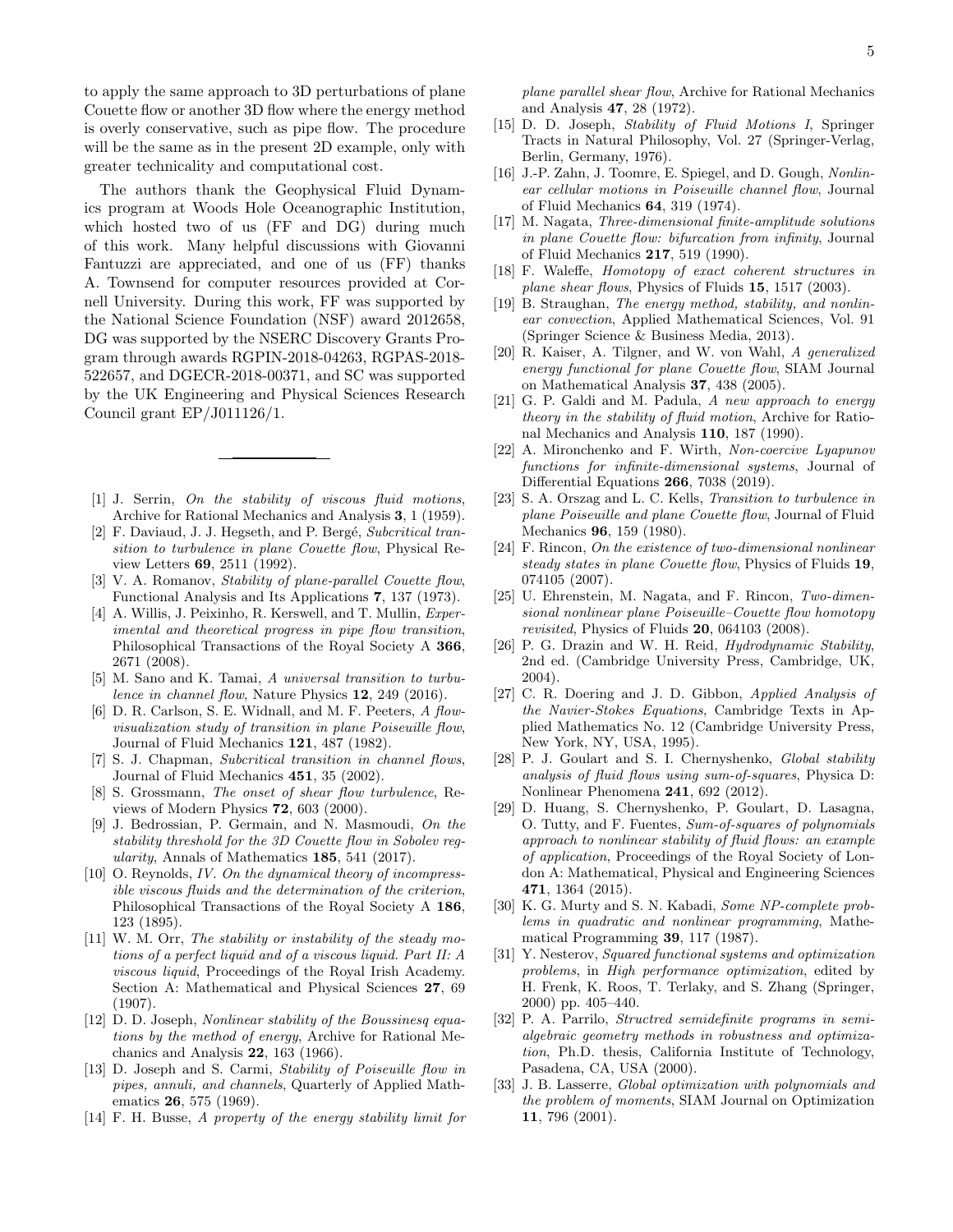- <span id="page-5-0"></span>[34] P. A. Parrilo, Polynomial optimization, sums of squares, and applications, in Semidefinite optimization and convex algebraic geometry, edited by G. Blekherman, P. A. Parrilo, and R. R. Thomas (SIAM, 2013) Chap. 3, pp. 47–157.
- <span id="page-5-1"></span>[35] J. B. Lasserre, An introduction to polynomial and semialgebraic optimization, Cambridge Texts in Applied Mathematics, Vol. 52 (Cambridge University Press, 2015).
- <span id="page-5-2"></span>[36] J. Löfberg,  $YALMIP : A$  toolbox for modeling and optimization in MATLAB, in In Proceedings of the CACSD Conference (Taipei, Taiwan, 2004).
- <span id="page-5-3"></span>[37] J. Löfberg, Pre- and post-processing sum-of-squares programs in practice, IEEE Transactions on Automatic Control 54, 1007 (2009).
- <span id="page-5-4"></span>[38] MOSEK ApS, The MOSEK optimization toolbox for MATLAB manual. Version 8.0 (2017).
- <span id="page-5-5"></span>[39] K. J. Burns, G. M. Vasil, J. S. Oishi, D. Lecoanet, and B. P. Brown, Dedalus: A flexible framework for numerical simulations with spectral methods, Physical Review Research 2, 023068 (2020).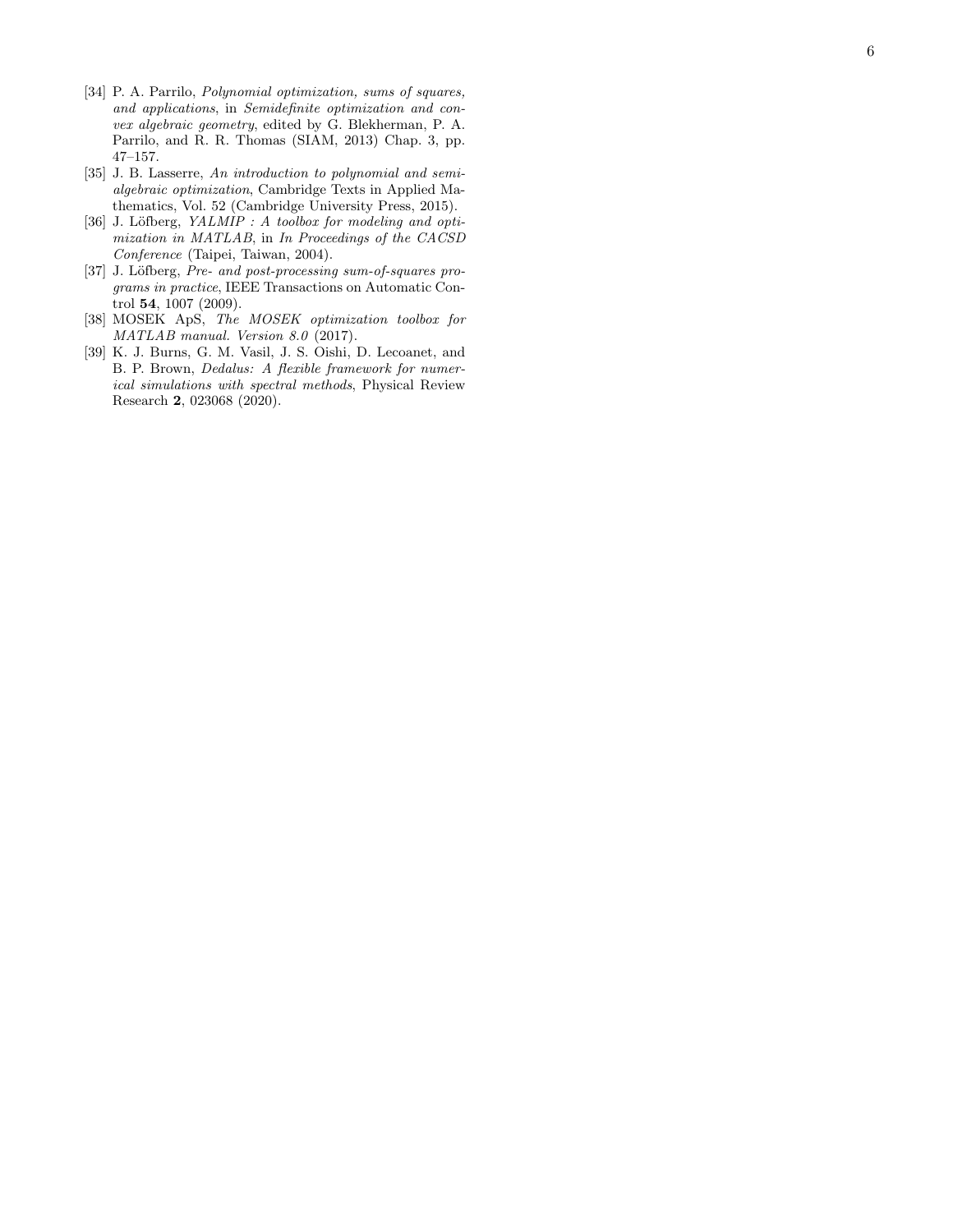# Supplementary Material: Global stability of fluid flows despite transient growth of energy

Federico Fuentes, David Goluskin, Sergei Chernyshenko

## Lyapunov stability theorem

To show that the energy of the velocity perturbations  $u(x, t)$  satisfying [\(1\)](#page-0-0)–[\(2\)](#page-0-1) tends to zero as  $t \to \infty$ , we use the Lyapunov stability theorem given as Proposition 3.2 in [\[22\]](#page-4-14). Results in that work apply to the present infinitedimensional dynamics, whereas most Lyapunov stability theorems are stated for ordinary differential equations. Let  $X$  be the class of differentiable spatial functions satisfying the no-slip and periodic boundary conditions imposed by the fluid domain. Consider  $X$  as a normed linear space with the spatial  $L^2$  norm,  $||\mathbf{u}||^2 = \int |\mathbf{u}|^2 d\mathbf{x}$ . A Lyapunov stability result in this setting applies to every solution of  $(1)–(2)$  $(1)–(2)$  that remains in the class X for  $t \geq 0$ . If a Lyapunov functional  $V : X \to \mathbb{R}$  can be constructed satisfying suitable conditions, then  $\lim_{t\to\infty} ||\mathbf{u}(\cdot, t)|| = 0$ for every admissible initial condition  $\mathbf{u}(\cdot,0) \in X$ . In other words, the laminar state  $\mathbf{u} = \mathbf{0}$  would be globally asymptotically stable.

The conditions in Proposition 3.2 of [\[22\]](#page-4-14) require that V is continuous and satisfies

$$
\xi_L(\|\mathbf{u}\|) \le V(\mathbf{u}) \le \xi_U(\|\mathbf{u}\|),\tag{S1}
$$

$$
\mathcal{L}V(\mathbf{u}) \le -\xi_D(\|\mathbf{u}\|),\tag{S2}
$$

where  $\xi_L$ ,  $\xi_U$  and  $\xi_D$  are continuous strictly increasing functions from  $\mathbb{R}_+$  to  $\mathbb{R}_+$  that vanish at 0, and where  $\xi_L$  and  $\xi_U$  are unbounded. The functional  $\mathcal{L}V : X \to \mathbb{R}$ is the Lie derivative of V along solutions of  $(1)-(2)$  $(1)-(2)$ . It has no explicit time-dependence but is defined such that  $\mathcal{L}V(\mathbf{u}(\cdot,0)) = \frac{\mathrm{d}}{\mathrm{d}t}V(\mathbf{u}(\cdot,t))\big|_{t=0}$  for the solution  $\mathbf{u}(\mathbf{x},t)$  of the Navier–Stokes equations  $(1)$ – $(2)$  with initial condition  $\mathbf{u}(\cdot,0) \in X$ .

Condition [\(S1\)](#page-6-0) implies that  $V(0) = 0$ , and the fact that the laminar flow  $\mathbf{u} = \mathbf{0}$  is an equilibrium point implies  $\mathcal{L}V(\mathbf{0})=0$ . Conditions [\(S1\)](#page-6-0) and [\(S2\)](#page-6-1) require that  $V(\mathbf{u}) > 0$  and  $\mathcal{L}V(\mathbf{u}) < 0$  for all nonzero **u**, and that V approaches infinity as  $\|\mathbf{u}\|$  does (i.e., V is radially unbounded). In the present work we impose constraints which ensure  $V(\mathbf{u}) \geq \varepsilon E(\mathbf{u}) = \varepsilon \frac{1}{2} ||\mathbf{u}||^2 = \xi_L(||\mathbf{u}||)$  for some  $\varepsilon > 0$ . Since V is a polynomial of the form [\(3\)](#page-1-0), this implies  $V \leq c_a E + c_b E^d = \xi_U$  for some positive constants  $c_a$  and  $c_b$ , so condition [\(S1\)](#page-6-0) holds. Our constraints also ensure that there exists a function  $Q(\mathbf{a}, q)$  such that  $\mathcal{L} V(\mathbf{u}) \leq Q(\mathbf{a}, q) \leq -\varepsilon \frac{1}{2} ||\mathbf{u}||^2$  for some  $\varepsilon > 0$ , so condi-tion [\(S2\)](#page-6-1) holds with  $\xi_D = \varepsilon E$ . Thus, Proposition 3.2 of [\[22\]](#page-4-14) can be applied.

## Constraints on Ξ

The function  $Q(\mathbf{a}, q)$  that must bound  $\mathcal{L}V$  above takes the form  $Q = G + \Xi$ , where G is defined by [\(8\)](#page-2-3) and  $\Xi$  satisfies [\(9\)](#page-2-2). Note that  $Q(0,0) = 0$ , which implies  $\Xi(\mathbf{0},0) = 0$  since  $G(\mathbf{0},0) = 0$ . The constraint  $(9)$  on  $\Xi$  is  $\mathbf{M}(\mathbf{a}, q) \cdot \mathbf{\Theta}(\mathbf{a}, \mathbf{v}) \leq \Xi(\mathbf{a}, q)$ , where **M** and  $\Theta$  are defined by [\(7\)](#page-2-1). Constructing such Ξ requires additional estimates on  $\mathbf{M} \cdot \mathbf{\Theta}$  because  $\mathbf{\Theta}$  depends on the infinite-dimensional tail **v** of the velocity's Galerkin expansion  $(6)$ , whereas  $\Xi$  can depend on **v** only through its norm,  $q = ||\mathbf{v}||$ .

In previous efforts [\[28,](#page-4-22) [29\]](#page-4-23), the  $\mathbf{M} \cdot \mathbf{\Theta}$  term was estimated by

<span id="page-6-2"></span>
$$
\mathbf{M} \cdot \mathbf{\Theta} \le |\mathbf{M}||\mathbf{\Theta}| \le |\mathbf{M}|(|\mathbf{\Theta}_{\mathbf{A}\mathbf{B}}| + |\mathbf{\Theta}_{\mathbf{C}}|)
$$
  
\n
$$
\le |\mathbf{M}|\sqrt{2(|\mathbf{\Theta}_{\mathbf{A}\mathbf{B}}|^2 + |\mathbf{\Theta}_{\mathbf{C}}|^2)},
$$
\n(S3)

where  $|\mathbf{\Theta}_{AB}|^2 + |\mathbf{\Theta}_{\mathbf{C}}|^2 = \sum_{i=1}^m (\Theta_{ABi}^2 + \Theta_{Ci}^2)$ . Individual terms in the latter sum were then estimated by [\[28,](#page-4-22) [29\]](#page-4-23)

<span id="page-6-3"></span>
$$
|\Theta_{\mathbf{AB}}| \leq \sqrt{\tilde{\mathbf{a}}^{\mathsf{T}} \mathsf{G}_i \tilde{\mathbf{a}} q^2}, \qquad (\mathsf{G}_i)_{jk} = \langle \tilde{\mathbf{h}}_{ij}, \tilde{\mathbf{h}}_{ik} \rangle, |\Theta_{\mathbf{C}i}| \leq C_i q^2, \quad C_i = ||\rho(\mathsf{D}_i)||_{\infty} = \sup_{\mathbf{x}} \rho(\mathsf{D}_i(\mathbf{x})),
$$
(S4)

<span id="page-6-1"></span><span id="page-6-0"></span>where  $\tilde{\mathbf{a}} = \begin{bmatrix} 1 & a_1 & \cdots & a_m \end{bmatrix}^\mathsf{T}$ ,  $\mathsf{G}_i$  is the  $L^2$  Gram matrix of the vector fields  $\{\tilde{\mathbf{h}}_{ij}\}_{j=0}^m$ ,  $\mathbf{D}_i = \frac{1}{2}(\nabla \mathbf{u}_i + \nabla^{\mathsf{T}} \mathbf{u}_i)$  is the strain-rate tensor of the energy eigenmode  $\mathbf{u}_i$ , and  $\rho(\mathsf{D}_i(\mathbf{x}))$  is the spectral radius of  $\overline{\mathsf{D}}_i(\mathbf{x})$ . Here,  $\tilde{\mathbf{h}}_{ij}$  is the solenoidal projection of  $h_{ij}$  orthogonal to all the eigenmodes  ${\{\mathbf{u}_k\}}_{k=1}^m$ , meaning  $\langle \tilde{\mathbf{h}}_{ij}, \mathbf{u}_k \rangle = 0, \ \nabla \cdot \tilde{\mathbf{h}}_{ij} = 0$ , and  $\tilde{\mathbf{h}}_{ij} \cdot \mathbf{n} = 0$  at no-slip boundaries (where **n** is the outward normal vector). These bounds result in an estimate M · Θ  $\leq$   $|M|\sqrt{p_{\Theta}}$  with  $p_{\Theta} = 2\sum_{i=1}^{m} (\tilde{a}^{\mathsf{T}}G_i\tilde{a}q^2 + C_i^2q^4)$ being a polynomial. The upper bound  $|M|\sqrt{p_{\Theta}}$  depends only on  $(a, q)$  as desired, but it is not a polynomial because of the absolute value and the square root. Additional manipulations are needed to formulate purely polynomial inequalities that imply  $Q < 0$  (cf. [\[28\]](#page-4-22)), which at last can be relaxed to sum-of-squares (SOS) constraints. The resulting formulation is very computationally expensive. For 2D Couette flow we have implemented it with  $\mathbf{a} \in \mathbb{R}^6$ . Relative to the new approach described below, the computations were more expensive and the stability results were significantly weaker.

In the present work we derive an estimate  $\mathbf{M} \cdot \mathbf{\Theta} \leq \Xi$ , where  $\Xi$  is a polynomial in  $(a, q)$ . In contrast to [\(S3\)](#page-6-2), where the Cauchy–Schwarz inequality was used immediately on  $M$  and  $\Theta$ , we estimate

$$
\mathbf{M} \cdot \mathbf{\Theta} = \sum_{i=1}^{m} M_i \Theta_i \le \sum_{i=1}^{m} |M_i| (|\Theta_{\mathbf{A}\mathbf{B}i}| + |\Theta_{\mathbf{C}i}|). \quad (S5)
$$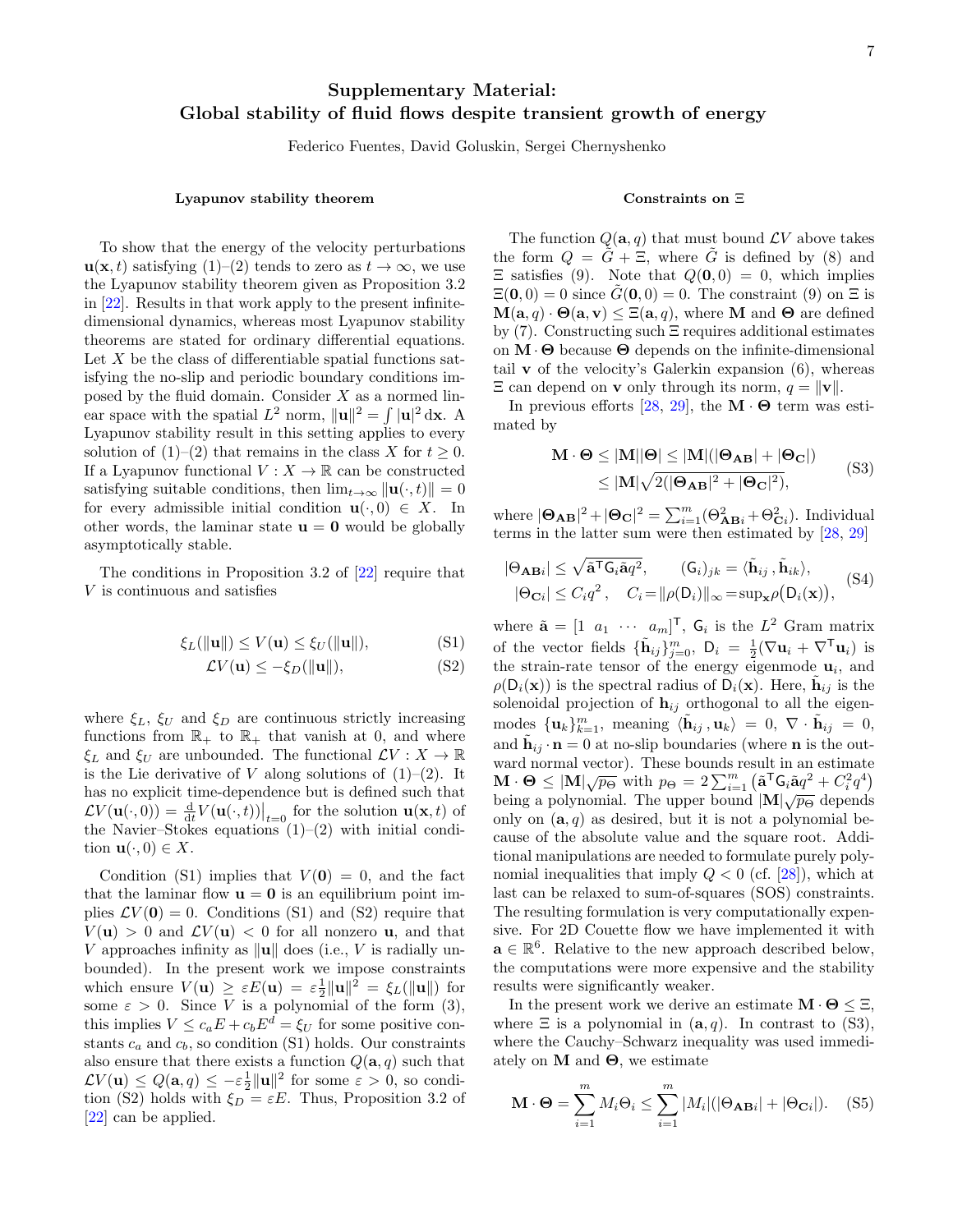In general this estimate is sharper than [\(S3\)](#page-6-2), and we still can apply the estimates [\(S4\)](#page-6-3) derived in [\[28,](#page-4-22) [29\]](#page-4-23). In particular, if we can find polynomials  $r_i(\mathbf{a}, q)$  and  $s_i(\mathbf{a}, q)$ such that

$$
|M_i| |\Theta_{\mathbf{AB}i}| \le |M_i| \sqrt{\tilde{\mathbf{a}}^{\mathsf{T}} \mathsf{G}_i \tilde{\mathbf{a}} q^2} \le r_i,
$$
 (S6)

$$
|M_i||\Theta_{\mathbf{C}i}| \le s_i C_i q^2,\tag{S7}
$$

then  $\mathbf{M} \cdot \mathbf{\Theta}$  is bounded above by the polynomial

<span id="page-7-2"></span>
$$
\Xi(\mathbf{a},q) = \sum_{i=1}^{m} (r_i + s_i C_i q^2).
$$
 (S8)

The  $M_i$  defined in [\(7\)](#page-2-1) depend on the Lyapunov functional V, so the conditions  $(S6)$ – $(S7)$  do also. The construction of  $r_i$  and  $s_i$  satisfying [\(S6\)](#page-7-0)–[\(S7\)](#page-7-1) must be done simultaneously with the construction of a V that satisfies all other constraints. For these constructions to be carried out computationally, the constraints [\(S6\)](#page-7-0)–[\(S7\)](#page-7-1) must be transformed into polynomial inequalities.

Condition [\(S6\)](#page-7-0) on each  $r_i$  is equivalent to the  $2 \times 2$ positive semidefinite matrix constraint

$$
\begin{bmatrix} \tilde{\mathbf{a}}^{\mathsf{T}} \mathsf{G}_{i} \tilde{\mathbf{a}} q^{2} r_{i} & \tilde{\mathbf{a}}^{\mathsf{T}} \mathsf{G}_{i} \tilde{\mathbf{a}} q^{2} M_{i} \\ \tilde{\mathbf{a}}^{\mathsf{T}} \mathsf{G}_{i} \tilde{\mathbf{a}} q^{2} M_{i} & r_{i} \end{bmatrix} \succeq 0 \tag{S9}
$$

holding for all  $(\mathbf{a}, q) \in \mathbb{R}^{m+1}$ . Multiplying this matrix on the left and right by a dummy variable  $\mathbf{w} \in \mathbb{R}^2$  gives a polynomial inequality that also is equivalent to [\(S6\)](#page-7-0):

$$
w_1^2 \tilde{\mathbf{a}}^{\mathsf{T}} \mathbf{G}_i \tilde{\mathbf{a}} q^2 r_i + 2w_1 w_2 \tilde{\mathbf{a}}^{\mathsf{T}} \mathbf{G}_i \tilde{\mathbf{a}} q^2 M_i + w_2^2 r_i \ge 0 \quad (S10)
$$

for all  $(\mathbf{a}, q, \mathbf{w}) \in \mathbb{R}^{m+3}$ . The  $r_i$  cannot have any constant or linear terms because  $\Xi(0,0) = 0$ , and their degree cannot exceed that of  $V$ .

The condition [\(S7\)](#page-7-1) on each  $s_i$  holds if  $|M_i| \leq s_i$ , as follows from the bound on  $|\Theta_{\text{C}_i}|$  in [\(S4\)](#page-6-3). This can be enforced by the polynomial inequalities

$$
- s_i \le M_i, \qquad M_i \le s_i. \tag{S11}
$$

The requirement that  $\Xi(0,0) = 0$  does not restrict the lower-degree terms of the  $s_i$  because  $C_i q^2$  vanishes at the origin. The maximum degree of each  $s_i$  can be no larger than that of  $M_i$ , which is two less than the degree of V when using the ansatz [\(3\)](#page-1-0).

#### Final sum-of-squares conditions

The polynomial inequalities that suffice for  $V$  to be a valid Lyapunov functional, which are derived above and <span id="page-7-1"></span><span id="page-7-0"></span>in the main document, can be summarized as

<span id="page-7-3"></span>
$$
E(\mathbf{a}, q)^d + P(\mathbf{a}, q) - \varepsilon E(\mathbf{a}, q) \ge 0,
$$
  
\n
$$
- (\tilde{G}(\mathbf{a}, q) + \Xi(\mathbf{a}, q) + \varepsilon E(\mathbf{a}, q)) \ge 0,
$$
  
\n
$$
\frac{\partial V}{\partial q^2} \ge 0,
$$
  
\n
$$
w_1^2 \tilde{\mathbf{a}}^T \mathbf{G}_i \tilde{\mathbf{a}} q^2 r_i(\mathbf{a}, q) + w_2^2 r_i(\mathbf{a}, q)
$$
  
\n
$$
+ 2w_1 w_2 \tilde{\mathbf{a}}^T \mathbf{G}_i \tilde{\mathbf{a}} q^2 M_i(\mathbf{a}, q) \ge 0,
$$
  
\n
$$
s_i(\mathbf{a}, q) - M_i(\mathbf{a}, q) \ge 0,
$$
  
\n
$$
s_i(\mathbf{a}, q) + M_i(\mathbf{a}, q) \ge 0
$$

for  $i = 1, \ldots, m$ . In the expressions above,  $V = E^d + P$ ,  $E = \frac{1}{2}(|\mathbf{a}|^2 + q^2)$ , P is a polynomial of degree no more than  $2d-1$  with no constant or linear terms,  $G_i$  and  $C_i$ are constants in the estimates of  $(S4)$ , the  $M_i$  are de-fined in [\(7\)](#page-2-1), G is defined by [\(8\)](#page-2-3),  $\Xi$  is defined by [\(S8\)](#page-7-2), and  $\varepsilon > 0$  is fixed. The  $r_i$  are polynomials of degree at most 2d with no constant or linear terms, while the  $s_i$ are polynomials of degree at most  $2d - 2$ . In all polynomials, only even powers of  $q$  are present. All stability computations reported here used  $d = 2$ , corresponding to quartic Lyapunov functionals  $V$ , cubic  $P$ , quartic  $r_i$ , and quadratic  $s_i$ . In all cases we fixed  $\varepsilon = 2 \cdot 10^{-5}$ .

As noted in the main document, verifying the nonnegativity conditions in [\(S12\)](#page-7-3) is computationally intractable  $(NP$ -hard  $[30]$ ). Therefore, we strengthen them to more tractable SOS conditions. To search for a Lyapunov functional  $V$ , the tunable variables in  $(S12)$  are the coefficients of the polynomials  $P, r_i$ , and  $s_i$ . Every expression that must be SOS is linear in these polynomials, which is essential. Polynomial optimization problems subject to SOS constraints can be converted into semidefinite programs only if the SOS expressions are linear in the tunable parameters. Indeed, there are many possible ways of deriving an upper bound  $\mathbf{M} \cdot \mathbf{\Theta} \leq \Xi$ , but only certain estimates lead to a formulation in which the tunable parameters appear linearly. The estimates used here have this property, as do the ones derived in [\[28\]](#page-4-22). Thus, having replaced each inequality in [\(S12\)](#page-7-3) with an SOS condition, we used the software YALMIP [\[36,](#page-5-2) [37\]](#page-5-3) to formulate an equivalent semidefinite program and the software MOSEK v8.0.0.80 [\[38\]](#page-5-4) to solve it numerically.

To decrease computational cost and improve numerical conditioning, symmetries of the governing dynamics [\(7\)](#page-2-1) can be used to anticipate symmetries of the polynomials  $P$ ,  $r_i$ , and  $s_i$ , whose ansätze then can be chosen to impose these symmetries. The symmetries of the truncated system  $\frac{d\mathbf{a}}{dt} = \mathbf{f}$  depend on the choice of eigenmodes. With the 6-mode set defined in the main document, for instance, the system is invariant under the rotation  $(a_1, a_2, a_3, a_4, a_5, a_6) \rightarrow (a_1, a_2, a_4, -a_3, a_6, -a_5).$ Thus, our ansätze for  $P$ ,  $r_i$ , and  $s_i$  omitted all monomials that are not invariant under the transformations generated by this rotation. To ease the detection of symmetries and increase sparsity of the tensors in [\(7\)](#page-2-1), our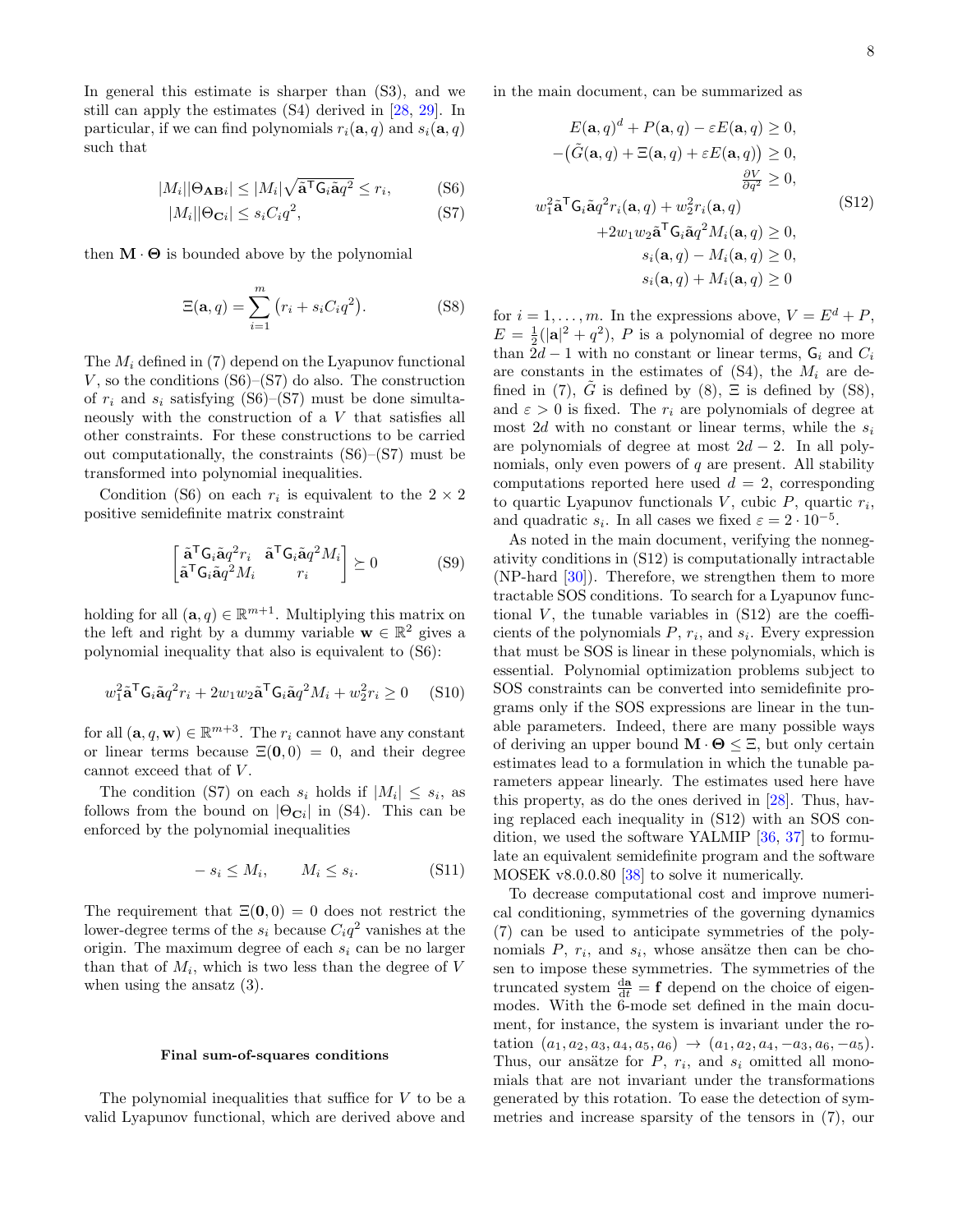computations for 2D plane Couette flow used the spatial domain  $(0, L) \times (-\frac{1}{2}, \frac{1}{2})$ , rather than  $(0, L) \times (0, 1)$ .

#### Numerical solution of the energy eigenproblem

To solve the energy eigenproblem [\(5\)](#page-1-2) in the case of 2D plane Couette flow, we define a stream function  $\psi$  such that  $\mathbf{u} = (\frac{\partial \psi}{\partial y}, -\frac{\partial \psi}{\partial x})$ . Then [\(5\)](#page-1-2) implies

<span id="page-8-1"></span>
$$
\lambda \Delta \psi = \frac{\partial^2 \psi}{\partial x \partial y} + \frac{1}{\text{Re}} \Delta^2 \psi
$$
 (S13)

with the no-slip boundary conditions  $\nabla \psi(x, \pm \frac{1}{2}) = 0$ . Fourier decomposition in x gives an equation for  $\psi(\alpha, y)$ , where the streamwise wavenumber  $\alpha$  is an integer multiple of  $\frac{2\pi}{L}$ . The solution is  $\hat{\psi}(\alpha, y) = \sum_{j=1}^{4} c_j e^{i \tilde{\beta}_j y}$ , where the  $\beta_i$  are roots of the characteristic polynomial

<span id="page-8-0"></span>
$$
p_{\psi}(\lambda, \text{Re}, \alpha, \beta) = \frac{1}{\text{Re}}(\alpha^2 + \beta^2)^2 + \lambda(\alpha^2 + \beta^2) - \alpha\beta. \tag{S14}
$$

(The  $\hat{\psi}$  ansatz changes slightly when there are repeated roots, but this occurs only on a parameter set of measure zero.) The no-slip boundary conditions at  $y = \pm \frac{1}{2}$  imply  $\mathsf{B}\mathbf{c} = \mathbf{0}$ , where  $\mathbf{c} = [c_1 \ c_2 \ c_3 \ c_4]^\mathsf{T} \in \mathbb{C}^4$  and

$$
\mathsf{B} = \begin{bmatrix} \cos(\frac{1}{2}\beta_1) & \cdots & \cos(\frac{1}{2}\beta_4) \\ \sin(\frac{1}{2}\beta_1) & \cdots & \sin(\frac{1}{2}\beta_4) \\ \beta_1 \cos(\frac{1}{2}\beta_1) & \cdots & \beta_4 \cos(\frac{1}{2}\beta_4) \\ \beta_1 \sin(\frac{1}{2}\beta_1) & \cdots & \beta_4 \sin(\frac{1}{2}\beta_4) \end{bmatrix} .
$$
 (S15)

The matrix B depends on  $(\lambda, Re, \alpha)$  through the roots  $\beta_j$  of the characteristic polynomial [\(S14\)](#page-8-0). For given Re and  $\alpha$ , eigenvalues  $\lambda$  of [\(S13\)](#page-8-1) can be found from the fact that B must have a nontrivial kernel. In such cases,  $\lambda$  is an eigenvalue of the energy eigenproblem [\(S13\)](#page-8-1) at the corresponding  $(Re, \alpha)$  values, and the null vector **c** can be used to construct  $\hat{\psi}(\alpha, y)$ . The velocity field of the eigenmode is  $\mathbf{u} = \left( \frac{\partial \psi}{\partial y}, -\frac{\partial \psi}{\partial x} \right)$ , where  $\psi(x, y) = 2\Re\left(e^{i\hat{\psi}}(\alpha, y)e^{i\alpha x}\right)$ . Each nonzero- $\alpha$  eigenmode represented by **c** is  $L^2$ -orthogonal to the quarter-phase shifted eigenmode represented by  $e^{i\pi/2}$ **c** = i**c**. We take both of these modes to span the  $\lambda$ -eigenspace. All eigenmodes **u** are normalized by their  $L^2$  norms, so the resulting set of modes  $\{\mathbf{u}_1, \dots, \mathbf{u}_m\}$  is  $L^2$ -orthonormal.

At each fixed  $(Re, \alpha)$ , we used a nonlinear root solver to find  $\lambda$  at which B is singular, corresponding to  $\lambda$  that are eigenvalues of [\(S13\)](#page-8-1). Our implementation searched for  $\lambda$  that locally minimized the smallest singular value of B, as computed by a singular value decomposition. This numerical approach was more robust than searching for zeros of det(B) or tracking individual eigenvalues of B. Only a certain number branches were tracked at each multiple of  $\frac{2\pi}{L}$ . In the special case  $\alpha = 0$ , the streamwiseindependent eigenfunctions can be found analytically starting from [\(5\)](#page-1-2). The eigenvalues are  $\lambda = -\frac{1}{\text{Re}}(k\pi)^2$ 

for  $k \in \mathbb{N}$ , with eigenfunctions  $\mathbf{u} = \frac{2}{L} \big( \cos(k\pi y), 0 \big)$  when k is odd and  $\mathbf{u} = \frac{2}{L}(\sin(k\pi y), 0)$  when k is even.

Once a set of eigenmodes  $\{u_1, \ldots, u_m\}$  was selected, **f** and the  $h_{ij}$  were computed according to the formulas in [\(7\)](#page-2-1). The largest eigenvalue not associated to these modes gives the value of the constant  $\kappa$ . Because we use the estimate [\(S4\)](#page-6-3) to bound  $\mathbf{M} \cdot \mathbf{\Theta}$ , the  $\mathbf{G}_i$  and  $C_i$ appearing in [\(S4\)](#page-6-3) had to be computed as well.

To compute the matrices  $G_i$ , we first need the  $\tilde{\mathbf{h}}_{ij}$ , which are the solenoidal projections of the  $h_{ij}$  onto the orthogonal complement of the selected eigenmodes. First, the solenoidal projection  $\mathbf{h}_{ij}^{\text{div}}$  was calculated by solving a Poisson problem of the form  $\Delta \phi = \nabla \cdot \mathbf{h}_{ij}$ with boundary conditions  $\nabla \phi \cdot \mathbf{n} = \mathbf{h}_{ij} \cdot \mathbf{n}$ , in which case  ${\bf h}_{ij}^{\rm div}={\bf h}_{ij}-\nabla\phi$  with  ${\bf h}_{ij}^{\rm div}\cdot{\bf n}={\bf 0}$  wherever **u** has noslip boundary conditions. This computation was done in Fourier space by exploiting the Fourier decomposition of the initial  $\mathbf{h}_{ij}$ . Then, the projections of  $\mathbf{h}_{ij}^{\text{div}}$  onto  $\mathbf{u}_1, \ldots, \mathbf{u}_m$  were subtracted from  $\mathbf{h}_{ij}^{\text{div}}$  to produce the  $\tilde{\mathbf{h}}_{ij}$ . Lastly, the  $G_i$  were the  $L^2$  Gram matrices associated to  ${\{\tilde{\mathbf{h}}_{ij}\}_{j=0}^m}$ , as defined in [\(S4\)](#page-6-3).

The eigenvalues of  $D_i(x)$  appearing in the estimates [\(S4\)](#page-6-3) were computed explicitly. Incompressibility of the flow implies  $tr(D_i(x)) = 0$  for all x, and in the twodimensional case this means that  $D_i(\mathbf{x})$  has two opposite eigenvalues whose magnitude is the spectral radius. Hence the spectral radius is

$$
\rho(\mathsf{D}_i(\mathbf{x})) = \sqrt{\left(\frac{\partial^2 \psi_i}{\partial x \partial y}\right)^2 + \frac{1}{4} (\Delta \psi_i)^2},\tag{S16}
$$

where  $\psi_i$  is the stream function of the energy eigenmode  $\mathbf{u}_i$ . The maxima of the  $\rho(\mathsf{D}_i(\mathbf{x}))$  over all x in the domain were found numerically using constrained optimization methods, giving the values  $C_i = ||\rho(\mathsf{D}_i)||_{\infty}$ .

### Independent check of Lyapunov functional



<span id="page-8-2"></span>Figure 3. Transient evolution of the perturbation energy  $E$ and the quartic Lyapunov functional V computed via SOS methods (using the 13-mode system described in Fig. [2\)](#page-3-0) for the parameters  $(Re, L) = (240, 2)$ . The 7 trajectories displayed correspond to the only cases out of  $10^4$  random initial conditions simulated that lead to transient growth of  $E$  (with time-intervals of growth indicated by vertical lines).